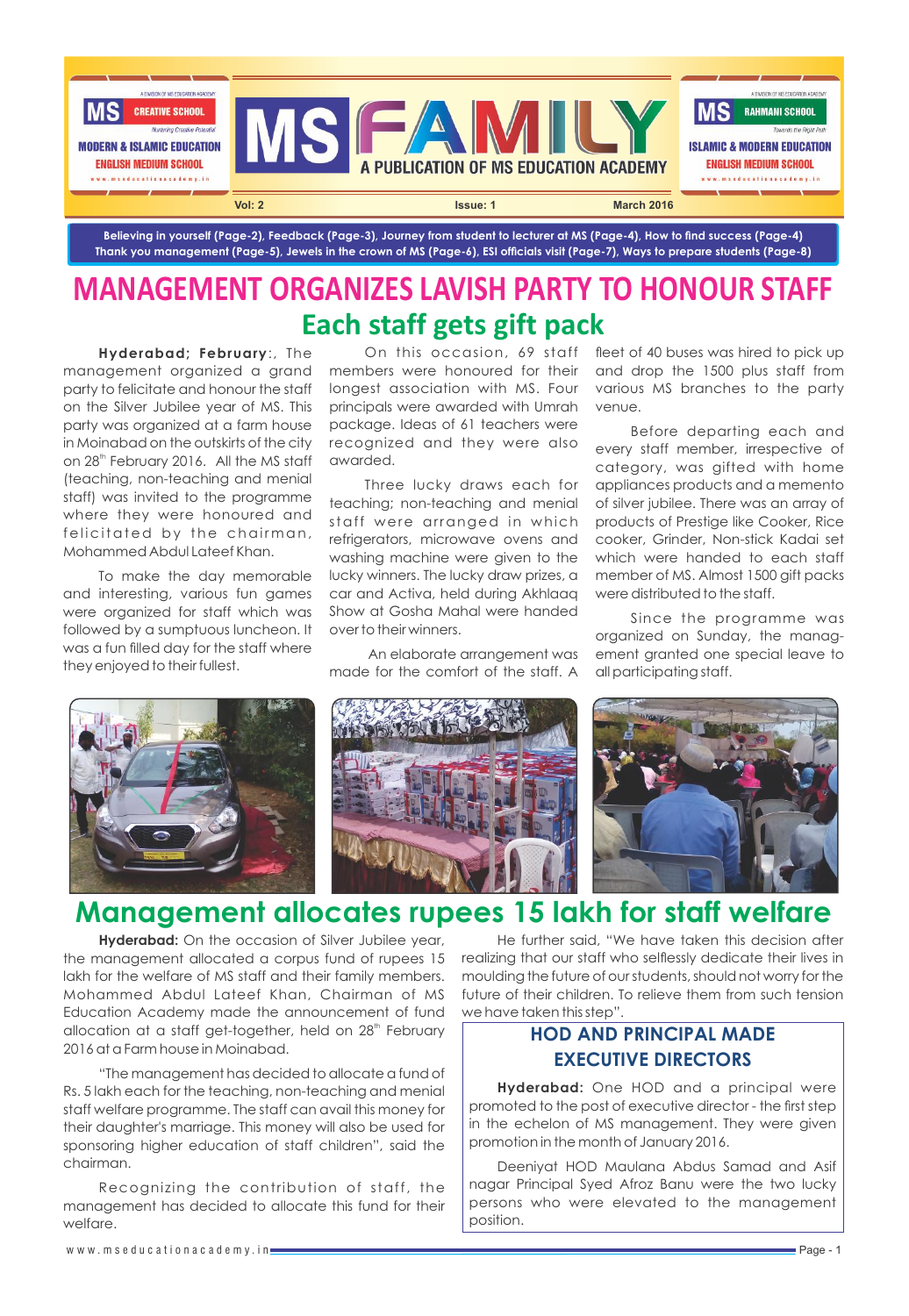# **MSFAMILY**

### You change your attitude, **Believing in Yourself**

#### **"THE MIND IS WHAT THE MIND IS FED"**

- Believe in yourself and your leadership qualities.
- The size of your success is determined by the size of your belief.
- Remind yourself regularly that you are better than you think you are.
- Never underestimate your own intelligence.
- Your mind is a powerful thing. When you fill it with positive thoughts your life will start to change.
- Put passion in everything you do.
- There is no limit to selfimproveme nt. "Be the change you want to see in the world".

By changing your thoughts, You change your beliefs, When you change your beliefs, You change your expectations, When you change your expectations,

When you change your attitude, You change your behaviour, When you change your behaviour, You change your performance, When you change your performance, You change your life!! It always seems impossible until it is DONE.

Say to yourself I am passionate, energetic, curious, creative, change agent, innovative, confident, special, determined, kind, ambitious, courageous, talented, sincere, honest etc. I have unlimited potential, I am perfect just as I am, I have unique talents waiting to be explored, I am improving each day.

**"PAINT THE SKY AND MAKE** 

**IT YOURS".**

**Ms Asma Sultana English Teacher (Malakpet Branch)**

## **Let's be a 'RESOURCEFUL TEACHER'**

Teachers, we are not ordinary. We are the chosen ones. We have to take up our duty, with this thought in mind and a pure intention to please Allah (SBWT). I know my fraternity is well qualified, experienced and is well aware of the responsibilities bestowed upon it. It is doing a great work, the work which deserves the best.

Allah (SBWT) says in the Holy Quran that in His creations are the signs for the believers. Did you ever look at the valuable resources of nature? For instance, the mighty oceans, the Sun and trees,? Why are they called 'Resources'?

- 1. Well, their identity. Name itself symbolizes with their nature of existence. An ocean is an ocean because of its nature of existence.
- 2. Resources have a God gifted quality of self- less service. They give up themselves to give life to others.
- 3. Because of them, others can take up their challenges in life. For example, because of the sun, life exists on earth.

From these simple instances, what should we infer as a teacher? Well, we have to be a 'RESOURCE'

We should be symbolic with subject knowledge. We should be self-less in our services and we should be the cause behind the achievements of students. If we, as teachers strive to put ourselves into these parameters then for sure, we will reach the heights which are unending. We will be the recipients of honored ranks by Allah (SBWT).

Why don't we become perennial resources? Why don't we take a paradigm shift in our thinking? Why don't we be the deserving recipients of Allah's grace & mercy? Let's be a 'RESOURCEFUL TEACHER'

> **Ayesha Firdous (HM) MS Creative High School Asifnagar.**

## **TECHNIQUES TO BE SMART IN MEETINGS**

If you regularly attend meetings and want to climb on the ladders of success, try these techniques to make meetings more lively and dynamic.

**Be prepared:** If you know the topic that is going to be discussed before hand, make sure you go wellprepared. Research well and prepare an outline from the meeting agenda with a few suggestions and statistics. It will give you an opportunity to discuss things that will definitely make you appear smarter than your co-workers.

**Discuss:** A lot of people come to meetings, sit still and listen through the hour. But, if you want to show your boss that you've got what it takes to be promoted, you must actively participate in meetings. Don't be afraid to share your ideas and voice your opinions.

**Body language:** Sitting straight and nodding while taking notes are a few indicators that you're mentally and physically present in the meeting. It will not only show your co-workers that you are involved in the meeting but also show your interest in the subject of discussion. Using mobile phones will only prove that you are least bothered of what's being discussed and that could harm your reputation.

**Take notes:** Taking down notes will help you refer to or recall a point during the latter half of the meeting. Even if it's brief notes, it will show that you're making an extra effort to pay attention while others are sitting and listening. Also, these notes can give you new ideas that you can bring up during the meeting.

Ask questions: Never hesitate to ask questions, especially if you're not running the meeting. Good questions can put you in the limelight for a moment while the other person is forced to answer your question. It will only show that you're interested. Avoid asking questions for the sake of it.

**Don't argue:** Arguing with someone in a meeting room is not a very smart thing to do. If you want to expose some flaws in the presentation, construct your sentences in the most diplomatic way so you don't seem silly if your colleague gets defensive. You want to seem like a smart person who is investing time in the meeting rather than the person who's finding faults in other's presentation.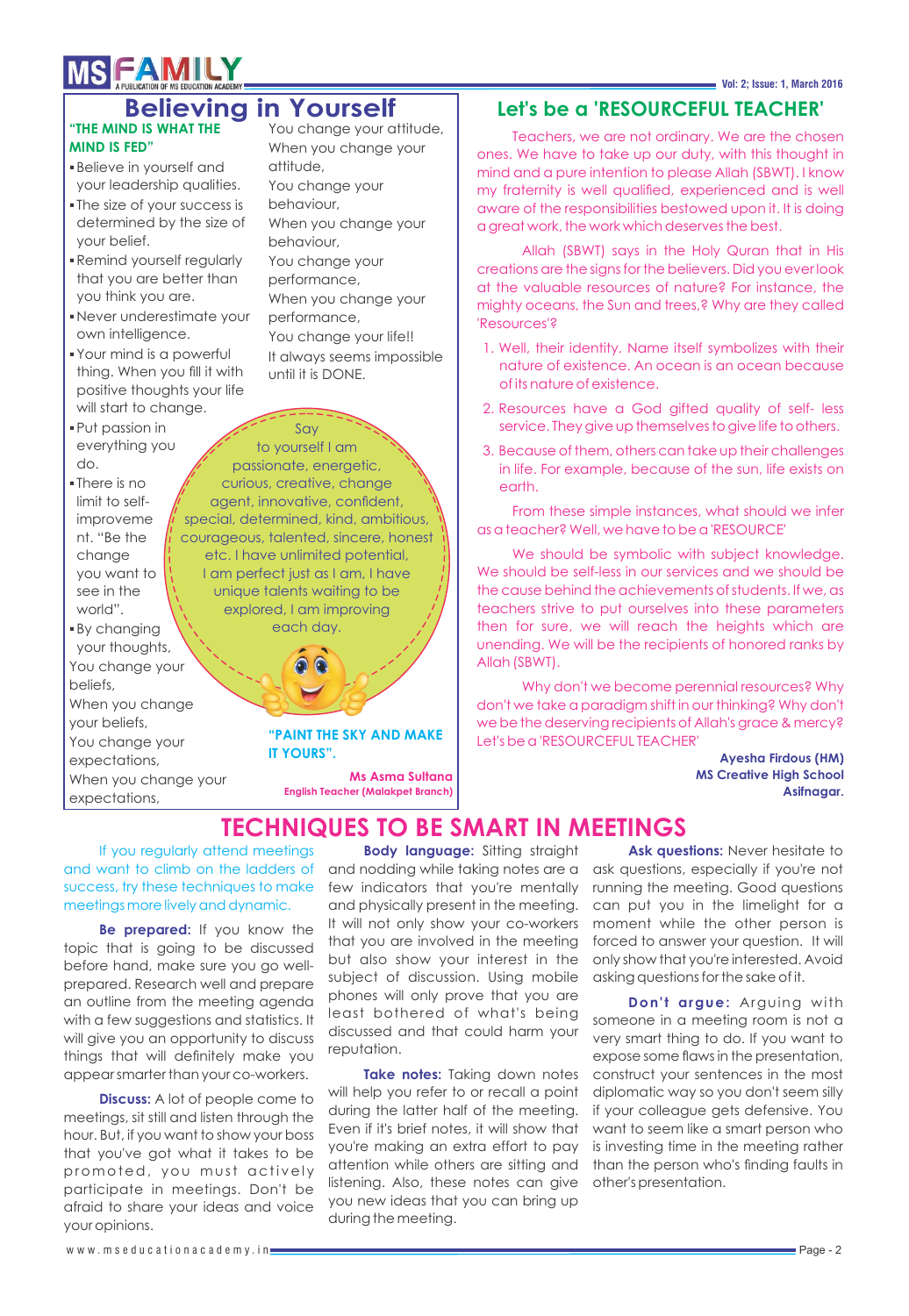#### **Vol: 2; Issue: 1, March 2016**



## **Should students-teachers relations be friendly?**

Ms. Fatima Khan (Computer Teacher of Bhiwandi branch) touched a burning topic "Students-Teachers relation". She opines that studentsteachers relations should be friendly. She strongly denies the logic that students who are afraid of their teacher do better in school. **She penned down her opinion in the following words. (Editor)**

A teacher plays a pivotal role in the life of students. He/she shapes their lives. Some people argue that students who are afraid of their teacher do better in school while others are of the idea that they must maintain a warm relationship with their teachers. I strongly support the view of the latter one, that a student should be friendly with his teacher. My opinion is based on several reasons.

Firstly, having a friendly relation with the teacher gives confidence to students to ask any question or doubts about any subject without being scared. Many students find it hard to raise their queries in front of a strict teacher. Because they are afraid

that the teacher might scold them or give them harsh punishment. Hence, interacting freely with the teacher helps them to grasp the knowledge quickly and boosts their performance in the exams.

This teacher. My performance in the distribution of the secondly, and be distributed by the secondly, and the secondly, and the second maintain a very students of the second of the second is the second of the second in the Secondly, students would maintain a hundred percent attendance class record if they are open with that teacher. Many students miss the classes of teachers whom they are afraid of. Consequently, this hampers their performance severely. For instance, a recent survey of a big private school shows

that students received low grades in few subjects simply because they did not attend the classes due to the fear of the teacher.

Thus, friendly relationship with a teacher makes them come to school and increases their interest in that particular subject.

Overall, friendly relationship with a teacher is essential for every student. It not only helps students to achieve better results but, also maintains the interest and enthusiasm in school life.

**What do you think?** 

# **FEEDBACK ON LAST ISSUE OF MS FAMILY**

Dear Respected Dr. sir,

Assalamu Alaykum,

Acknowledging with thanks your November, 2015 issue of "MS Family". There is no skepticism that the "MS Family" is very interesting and informative, in short "awe-inspiring"**.**  God bless your endeavors … please… keep going..!!

With respect and love,

Abdul Muqtader (CARD)

Excellent work Brother  $\ldots$ , my official neighbour. Keep up the good work.

Your official neighbor.

Nayeemullah Khan (CARD)

We received MS Family December edition and we appreciate your efforts.

> Liyaquath Ali Javid (Corporate Office)

Assalamualikum.

Dear sir,

I am a new member of MS family, I am glad to express my pleasure to be with MS. I thank my great lord, Allah for giving me an part of MS.

And coming to our MS Family newspaper it's very informative.

I liked the news **"**WE Need To acknowledge our staff for their hard work" very much. I am sure such news will definitely help MS staff to step into perfection.

opportunity to become a knowledge with my MS Family members through this media and learn many things from all.

> G.Mahender (Lecturer,Computer Science)

Thank you for giving this opportunity.

I would like to publish my own views about my

- $\triangleright$  Articles written by the directors are inspiring.
- Poems are also entertaining and informative.
- Overall it's a blend of different views and ideas gathered by the MS family.
- The newsletter can be made more engaging by including paper games like Sudokes, Brain Teasers, Crosswords etc.
- $\triangleright$  It's a humble request to increase the standard of writing by incorporating vocabulary

**Dr. Zakia Sultana (Principal) & Staff MS Degree College, Tolichowki** 

I feel that corporate office Best employees should also be included in the Employees of The Month column.

Thanks and Regards,

Md Jahangir Ali (BDE OE) MS Corporate office I am very happy to share my experience and

team members

There is no other greater source of inspiration and motivation than to walk into work every morning and be greeted with smiles of friendly and supportive team members, If we didn't work together like a swarm of bees, we would have never<mark>lzafar.iqbal@msinstitutions.com</mark>

achieved success like this. When it comes to you, the word TEAM is actually the a cronym for Terrific Enthusiastic Ambitious and Motivating. Thanks for being the best TEAM ever.

> Mohd Nusrath Irfan (Accounts Executive) Corporate Office

Assalamualikum

All the Teaching and Non Teaching Staff received the Newsletter "MS FAMILY".

They all are thankful and appreciate the efforts. Jazakallah khair…

Amena Madam

Principal MS Junior College, Mehdipatnam.

I thank the MS Management for encouraging and helping the employees.

> Marupaka Srinivas (Illustrator) Corporate office

Please e-mail your suggestions, feedback, articles & writeups :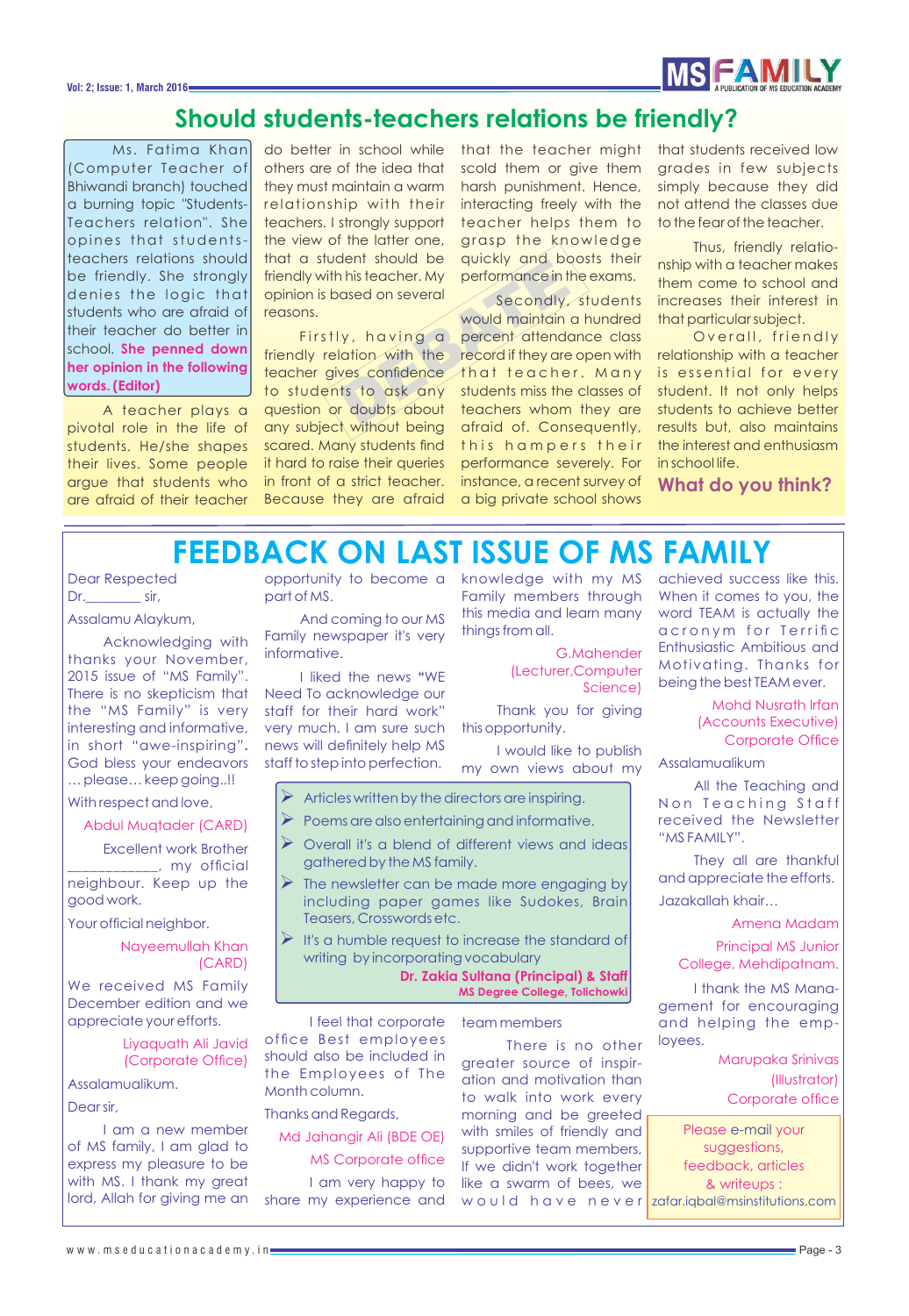# **MSFAMILY**

## **Journey from student to lecturer at MS**

When we look at the advance-at MS. ments in education, one name that comes to our mind is MS! I joined MS group of institutions in the year 2004 as an Intermediate student. It has been a great journey from a student of MS to getting a chance to work here today. I owe my success to the most inspiring and motivating personality, Mr. Mohammed Abdul Lateef Khan Sir, the Chairman of MS group of Institutions. He is the most dynamic person. He played a crucial role in being a source of encouragement for me and my fellow classmates. Though I am still in the process of reaching the zenith of my career, I take immense pride and honour in being a lecturer

MS has helped me grow as an individual and continues to inspire many girls like me. The management provided excellent faculty from whom we benefitted greatly. I fondly remember my Botany classes of Intermediate 1<sup>st</sup> year which were taken by Mrs. Shahida Ma'am. In addition to being an excellent Principal, ma'am has great subject knowledge and I never saw her take any lecture by opening the book during the class! This article would be incomplete if I don't mention her inspiring ways. MS has grown positively and in turn it is shaping the life of many young boys and girls. It is a great honour to be a

part of the organization which has provided me with scope for individual development and enhancement of my existing skills. It provided me scope to identify my own potential and talents.

MS helps students comprehend things with a critical bent of mind. In addition to the subject knowledge, MS also aims at teaching young minds powerful techniques of coping with situations holding a logical and positive approach.

> **Mrs. Samreen Siddiqui (English Lecturer) MS Degree College for Women, Asifnagar.**

### **HOW TO FIND SUCCESS**

learn the Secrets of Being Successful in life. There are many people who have achieved success in the world. Success does not come to those who wait …. And it does not wait for anyone to come to it. Most successful men have not a c h i e v e d their destination by having some new talent or opportunity presented to them. They have developed the opportunity that was at hand.

The difference between failure and success is doing things nearly right and doing thing exactly right. Success is not an accident or found in a lottery ticket. You need to create it. Knowing the secrets of success and correctly implementing them will certainly help one to achieve success in life.

Always remember, you are the captain of your ship. Meaning of success changes from person to person. Success does not come to you …. You go to it. Each individual's own definition of success

Everyone wants to will be influenced by several factors.

> Success is subject to individual interpretation based on upbringing, past experiences, role m o d e ls, personal motivations and goals.

When you achieve success, it is sometimes megsurable and sometimes not.

Very few people a chieve success accidentally. Most people who achieve success, first defined it, then planned for it, they set a goal to achieve it.

The word success is well defined by:

- **S -** for solo focus
- **U -** for unlocked imagination.
- **C -** for crystal clear path.
- **C -** for connection to the heart.
- **E -** for extra ordinary energy.
- **S -** for skill set.
- **S -** for stop at nothing. **Izhar Ahmad Accountant Yamuna vihar Br. Delhi.**

**Clas s room management**- Effective classroom **Tips to make a class interesting**

management creates an environment that is conducive to teaching and learning. It is the most important and the most difficult skill a teacher must master.

**Debates** – Debates can help students develop skills in critical thinking, public speaking, organization, persuasion and team work.

**Designer Home Work**- One teacher discovered a unique way to add interest to home work assignments and get parents involved. Kids say the technique allows them to be creative and teaches them responsibility.

**Differentiated instruction** – Differentiated instruction is a teaching approach in which educational content process and product are adopted according to student readiness, interest and learning profile.

**Every day activities**- Most students love routine use. Every day activities offer **reinforcement** and practice ensures retention and improve end – of – year test result.

**Motivation** – Teachers must motivate students by engaging their interest, demonstrating the relevance of what they're learning, displaying enthusiasm and establishing challenging but achievable goals.

"Don't put off till tomorrow what can be put off till day after tomorrow just as well".

#### **EASY vs. DIFFICULT**

- It is easy to get a place in someone's address but difficult to get a place in someone's heart.
- It is easy to criticize others but difficult to improve oneself.
- It is easy to enjoy life every day but difficult to give its real value.

**Haz. M. Inamulla Khan, (Academic in-charge) MS Rahmani School, Mallepally.**

**Jameel Farhana, Humayun Nagar**

**EDITORIAL BOARD** Editor-in-Chief

**Mohammed Abdul Lateef Khan** Managing Editor **Syed Misbahuddin Editor Dr. Md. Zafar Iqbal**

### **Editorial Team**

Fouzia Farooq Syed Afroz Banu Mohd Mohiuddin Khan Shaikh Abrar Ahmed

**Designer**  Shaik Nadeemuddin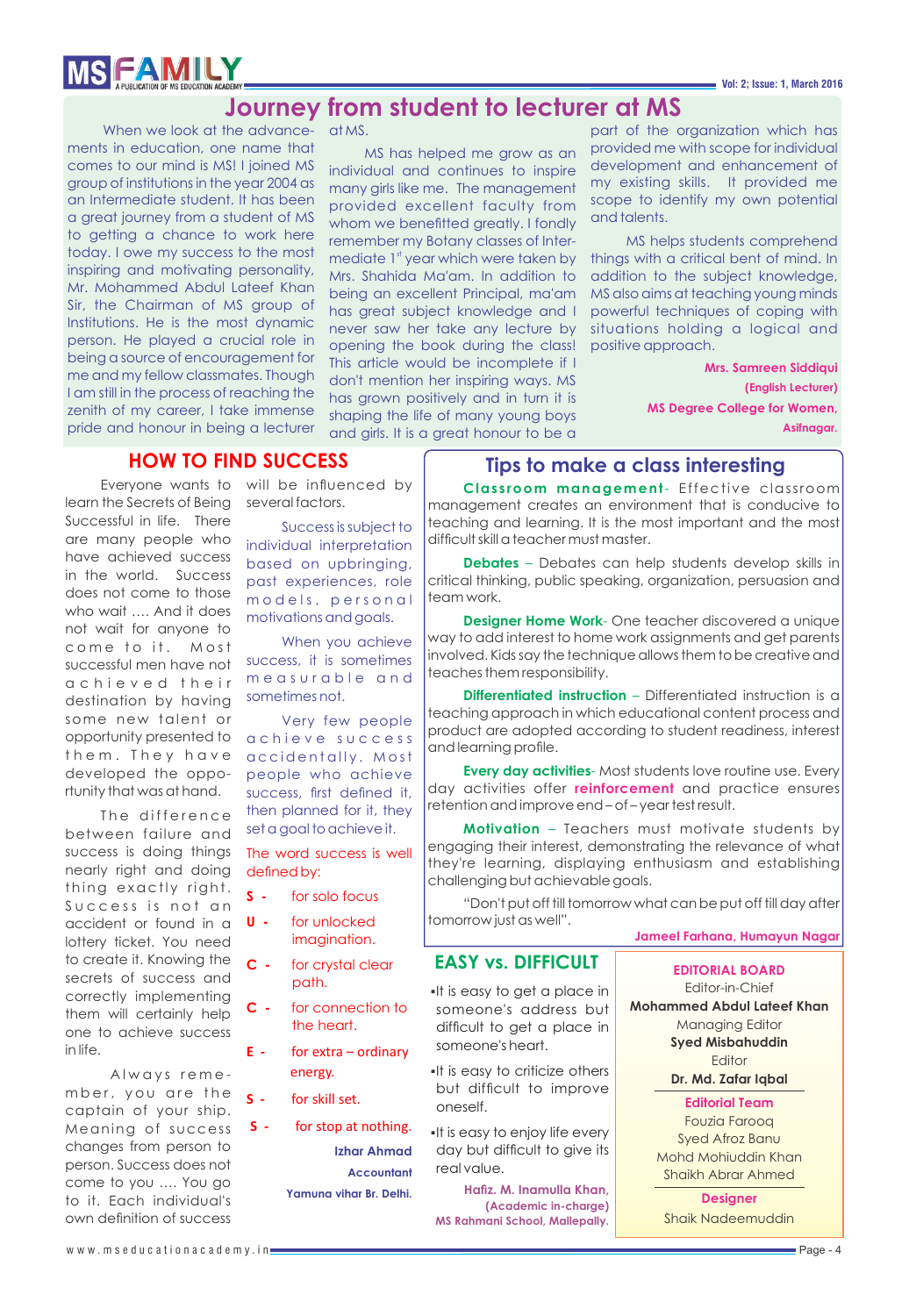### **THANK YOU MANAGEMENT FOR MAKING US FEEL SO SPECIAL**

The Silver Jubilee celebration of MS was an extravagant 3-day affair. The third day of the event was completely dedicated to the staff members. The colossal event was organized to felicitate the staff members.

The Management arranged a lucky draw with the bumper prize of a brand new car and Activa for the staff members. The Silver jubilee celebration of MS at Goshamahal stadium was followed by a remarkable team outing at Mohammed Bagh located on the outskirts of Hyderabad. The entire day was planned and organized as a gesture of love to all the staff members.

Amidst the greenery and serene ambience, the day was filled with activities for one and all to enjoy. The mouth watering cuisine and desserts were like the icing on the cake.

Apart from the lucky draw of refrigerator, microwave and washing machine, the management of MS took a step ahead. All the staff members were presented with gifts and a memento to take home!

That was definitely a very heartfelt gesture to show the immense concern and love for all the staff members-"The MSownians". A day to cherish and fondly recall in our life, the day couldn't have been better indeed!

On behalf of all the staff members of MS, I would like to extend my thanks to the entire management team for making us feel so special and important. Thank you!

**Samreen Siddiqui, English Faculty, MS Degree College For Women, Asif Nagar, Hyderabad.**

## *CHANGE*

*Changer is challenge, Change is a fear, Change is the change of mind, Change is a change of attitude, Change is a change of way of life, Change is the change of recognized, Change is the change of mysterious, Change is the change to perfection, Change is the change to unknown ethics, Change is the change to supremacy, Change is the change to divinity, A change to know the real self.*

> *Hoor Begum, Primary Teacher,* **Creative School** *Rajendranagar.*

## **MSonwians: An acronym to feel ownership of the organization**

**Hyderabad:** In the Silver Jubilee Year of MS Education Academy, the chairman Mohammmed Abdul Lateef Khan coined a term "MSonwians" for the staff members of the MS to let them feel the ownership of MS.

"I want my staff to feel the ownership of success of MS, so I have dedicated a terminology for them", said the chairman at the gathering of staff in the Silver Jubilee Celebration programme. "It is the dedication and hard work of MS staff that we have achieved huge success. This success is not mine alone. Efforts of my staff members are also included in it. MS is as much of theirs as it is mine. They are the backbone of MS".

| SI.<br>No. | <b>Name</b>      | No. of<br>Years | <b>Designation</b> | <b>Branch</b>        |
|------------|------------------|-----------------|--------------------|----------------------|
|            | Mrs. Kauser Arif | 14 yrs          | Principal          | Humayun<br>Nagar     |
| 2          | Mr. Zia          | 15 yrs          | Principal          | Mallapally           |
| 3          | Mr. Mannan       | 10 yrs          | Principal          | <b>Malakpet Boys</b> |
| 4          | Mrs. Shaheda     | 13 yrs          | E. D. Principal    | Masab Tank           |

#### **UMRAH PACKAGE AWARDEES**

| SI.<br><b>NO</b> | <b>BRANCH</b>               | <b>NAME</b>                         | <b>PRIZE</b> |
|------------------|-----------------------------|-------------------------------------|--------------|
| 1.               | Tolichowki Boys             | Mrs. Nusrath Unnisa<br>(Teacher)    | Car          |
| 2.               | Shahalibanda<br><b>Kids</b> | Ms. Arshiya Begum<br>(Teacher)      | Activa       |
| 3.               | Mumbra                      | Ms. Mulla Mumtaz (Teacher)          | Activa       |
| 4.               | Old Delhi                   | Sana Anjum (Pre Primary<br>Teacher) | Activa       |

**Akhlaaq show lucky draw winners**

## **Staff day lucky draw winners**

| SI.<br><b>NO</b>      | <b>BRANCH</b>                    | <b>NAME</b>                             | <b>PRIZE</b>       |
|-----------------------|----------------------------------|-----------------------------------------|--------------------|
| 1.                    | Khilwath                         | Ms. J. Prinkya<br>(Science Teacher)     | Refrigerator       |
| $\mathcal{D}_{\cdot}$ | Hifz Academy                     | Syed Sajid<br>(Deeniyath Teacher)       | Washing<br>Machine |
| 3.                    | Shahalibanda<br>(Degree College) | Tasleem Sultana<br>(Economics Lecturer) | Microwave<br>oven  |
| 4.                    | Mehdipatnam IOE                  | Siraj Begum<br>(DTP)                    | Refrigerator       |
| 5                     | Corporate Office                 | Shaik Irfan<br>(Accountant)             | Washing<br>Machine |
| 6                     | <b>Malakpet Girls</b>            | Ghousia Begum<br>(Menial Staff)         | Refrigerator       |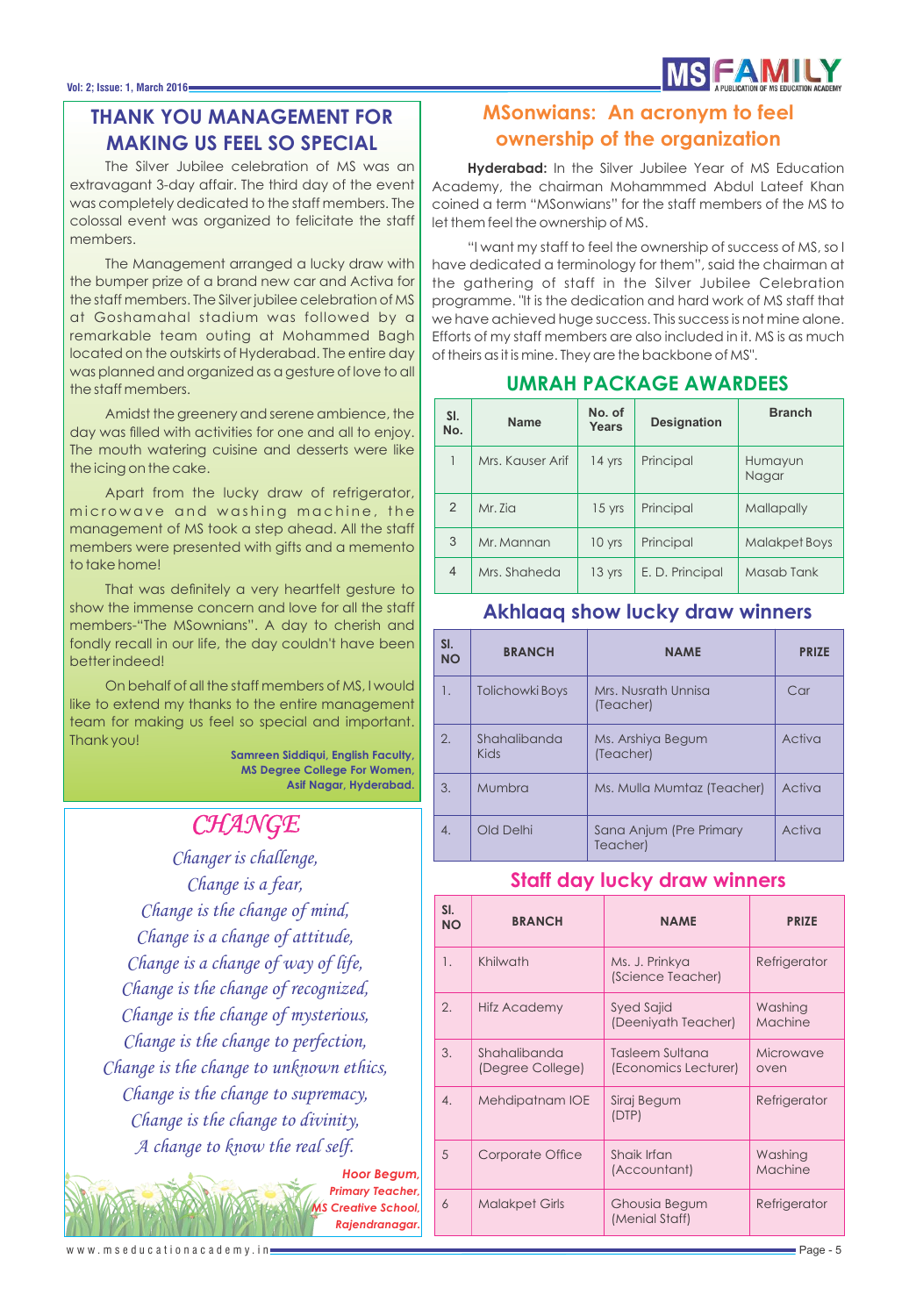

#### **Vol: 2; Issue: 1, March 2016**

## **Jewels in the crown of MS**

spirit to achieve new mile Moinabad Farm house. stones and add new

The foundation of MS is This devotion of Staff helped while acknowledging the subsequent get together at based on the sincerity, the organization to expand contribution of MS Staff, also the Mohammed Bagh farm dedication and hard work its functioning in far flung said "the successful house (Moinabad), the of MSownians who leave no areas. The above lines are completion of 25 years management honoured its stone unturned to take MS  $\,$  the sum <code>total</code> of entire  $\,$  journey of MS rests on the to new heights. It is the interaction of MS Chair- strong foundation of our them for their dedication. It dedication of the entire MS man, Mohammed Abdul staff devotion who work was a proud moment for staff members who LateefKhanwiththestaffon selflessly". constantly work in team  $28<sup>th</sup>$  February 2016 at the

feathers in the crown of MS. together the Chairman,

On the staff get amme at the Gosha Mahal During the Silver Jubilee celebration progr-Police Stadium and the

staff with sash and praised these MSownians who were felicitated in front of thousands of people.

| <b>Teaching staff (School)</b>               |                        | <b>Teaching staff (Jr. College)</b>            |                      | <b>Non-Teaching staff</b>  |                      |
|----------------------------------------------|------------------------|------------------------------------------------|----------------------|----------------------------|----------------------|
| <b>Akbarbagh Boys</b>                        |                        | <b>Masab Tank</b>                              |                      | <b>Corporate Office</b>    |                      |
| 1. Mrs. Radha Veda                           | $(17 \,\text{yrs.})$   | 1. Mr. Md. Yousuf                              | (16 yrs.)            | 1. Mr. Md. Adil            | $(17 \text{ yrs.})$  |
| 2. Mr. Burhan                                | $(12 \text{ yrs.})$    | 2. Syed Mahmood Hussain                        | (14 yrs.)            | 2. Mr. Mohsin              | (16 yrs.)            |
| 3. Mrs. Afsar Sultana                        | (10 yrs.)              | 3. Mrs. Shaheda                                | (13 yrs.)            | 3. Mrs. Sara Yasmeen       | $(12 \,\text{yrs.})$ |
| <b>Mallepally</b>                            |                        | 4. Mr. Yadlapati Srinivas                      | (13 yrs.)            | 4. Mr. A Raheem            | $(11 \text{ yrs.})$  |
| 1. Mr. Zia                                   | $(15 \,\text{yrs.})$   | 5. Mr. Umar Ashraf                             | $(11 \text{ yrs.})$  | 5. Mr. Masood              | (10 yrs.)            |
| 2. Mrs. Ayesha Fatima                        | $(12 \,\text{yrs.})$   | 6. Mr. Shabbeer                                | $(11 \text{ yrs.})$  | 6. Mr. Liyaquath Ali Jawid | (10 yrs.)            |
| 3. Mrs. Safura Jabbar                        | $(11 \text{ yrs.})$    | 7. Mrs. Vani Veldurthy                         | (10 yrs.)            | 7. Mrs. Anjum Afshan       | (10 yrs.)            |
| 4. Mrs. Humaira Shaheen                      | (10 yrs.)              | 8. Mr. Md. Fazuluddin                          | (10 yrs.)            | 8. Mrs. Zaheda Begum       | (10 yrs.)            |
| 5. Mrs. Kareema Khatoon                      | (10 yrs.)              | <b>Mehdipatnam (IOE)</b>                       |                      | 9. Mrs. Suraiya Jabeen     | (10 yrs.)            |
| 6. Mrs. Masooma Gaffar                       | (10 yrs.)              | 1. Mr. Obaidullah                              | $(15 \,\text{yrs.})$ | Mehdipatnam                |                      |
| 7. Mr. Md. Jaweed Ahmed                      | (10 yrs.)              | 2. Mrs. Sujatha                                | $(11 \text{ yrs.})$  | 1. Mrs. Saleha Kausar      | $(16 \,\text{yrs.})$ |
| <b>Humayun Nagar</b>                         |                        | 3. Mrs. Anuradha                               | (10 yrs.)            | <b>Masab Tank</b>          |                      |
| 1. Mrs. Kauser Arif                          | $(14 \text{ yrs.})$    | 4. Mr. K V S R Raju                            | (10 yrs.)            | 1. Mr. K Venkat Narayan    | (16 yrs.)            |
| 2. Mrs. Farhat Anjum                         | $(12 \,\text{yrs.})$   | Mehdipatnam                                    |                      | 2. Mrs. Nazneen Sultana    | (13 yrs.)            |
| 3. Mrs. Afsar Parveen                        | $(11 \text{ yrs.})$    | 1. Dr. Syed Mazhar Hussain (13 yrs.)           |                      | 3. Syed Samiullah Khader   | (10 yrs.)            |
| 4. Mrs. Parveen Jahan                        | $(11 \text{ yrs.})$    | 2. Mrs. Zakia                                  | $(11 \text{ yrs.})$  | <b>Malakpet (IOE)</b>      |                      |
| 5. Mrs. Asma Siddiqui                        | (10 yrs.)              | Shahalibanda                                   |                      | 1. Mr. Ramullu             | $(11 \text{ yrs.})$  |
| 6. Mrs. Saleha Begum                         | (10 yrs.)              | 1. Mr. Rajkumar Reddy                          | $(15 \,\text{yrs.})$ | <b>Shahalibanda</b>        |                      |
| <b>Towlichoki Boys</b>                       |                        | 2. Mrs. Asma                                   | $(12 \,\text{yrs.})$ | 1. Mr. M Khaleel Ahmed     | $(11 \text{ yrs.})$  |
| 1. Mrs. Ruquia Sultana                       | (15 yrs.)              | 3. Mrs. Ansa Khan                              | (10 yrs.)            | <b>Malakpet Boys</b>       |                      |
| <b>Rajendra Nagar</b>                        |                        | 4. Mrs. Humaira Nazneen                        | (10 yrs.)            | 1. Mr. Iliyas Hashmi       | (10 yrs.)            |
| 1. Mrs. Naseem                               | (14 yrs.)              | <b>Malakpet Boys</b>                           |                      | <b>Asifnagar</b>           |                      |
| 2. Mr. Hafiz Yaseen Khan<br><b>Asifnagar</b> | (10 yrs.)              | 1. Mrs. Asra Fatima                            | $(11 \text{ yrs.})$  | 1. Mrs. Maher Unnisa       | $(12 \,\text{yrs.})$ |
| 1. Mrs. Shabana Anjum                        | $(12 \text{ yrs.})$    | 2. Mr. A Mannan                                | (10 yrs.)            | 2. Mr. Abdul Quddus        | $(11 \text{ yrs.})$  |
| <b>Midhani</b>                               |                        | <b>Malakpet Girls</b>                          |                      |                            |                      |
| 1. Mrs. Asma Sultana                         | (12 yrs.)              | 1. Mr. Riyazuddin                              | (10 yrs.)            |                            |                      |
| <b>Towlichoki Girls</b>                      |                        | 2. Mrs. Fatimaunnisa                           | (10 yrs.)            |                            |                      |
| 1. Mrs. Tayyaba                              | (10 yrs.)              | 3. Karuna                                      | (10 yrs.)            |                            |                      |
| 2. Mrs. Ayesha Zaheer                        | (10 yrs.)              | 4. Sabiha Sultana                              | (10 yrs.)            |                            |                      |
| <b>Khilwath</b>                              |                        | 5. Mrs. Sana                                   | $(10 \,\text{yrs.})$ |                            |                      |
| 1. Mrs. Anjum                                | (10 yrs.)              | 6. Mrs. Zohra                                  | $10$ yrs.)           |                            |                      |
| <b>Shahalibanda Kids</b>                     |                        |                                                |                      |                            |                      |
| 1. Mrs. Nazima                               | (10 yrs.)              |                                                |                      |                            |                      |
| Sitaphalmandi<br>1. Mrs. Abida Begum         | (10 yrs.)              |                                                |                      |                            |                      |
|                                              |                        | <b>Menial staff</b>                            |                      |                            |                      |
| <b>Corporate Office</b>                      |                        | <b>Midhani</b>                                 |                      | <b>Akbarbagh Girls</b>     |                      |
| 1. Mrs. Rajamani                             | $(17 \,\text{yrs.})$   | 1. Mrs. Rabiya Begum                           | $(13 \,\text{yrs.})$ | 1. Mr. Dawood              | (10 yrs.)            |
| <b>Humayun Nagar</b>                         |                        | <b>Asifnagar</b>                               |                      | <b>Khilwath</b>            |                      |
| 1. Mrs. Padma                                | (15 yrs.)              | 1. Mrs. Vimla                                  | $(12 \,\text{yrs.})$ | 1. Mrs. Mohamedi           | (10 yrs.)            |
| 2. Mrs. Noor Bee                             | $(15 \text{ yrs.})$    | 2. Mr. Chand Pasha                             | (10 yrs.)            | <b>Junior College</b>      |                      |
| 3. Mrs. Meghavathi                           | $(15 \text{ yrs.})$    | 3. Mrs. G. Laxmi                               | (10 yrs)             | <b>Malakpet (IOE)</b>      |                      |
| 4. Mrs. Manikamma                            | $(11 \text{ yrs.})$    | <b>Mallepally</b>                              |                      | 1. Saba                    | (10 yrs.)            |
| 5. Mrs. Lavanya                              | (10 yrs.)              | 1. Mrs. Radhika                                | $(12$ yrs.)          | 2. Zahra Bee               | (10 yrs.)            |
| 6. Mrs. Shahjahan<br>7. Mrs. Sajida Begum    | (10 yrs.)              | 2. Mrs. Saleha Begum<br><b>Tolichowki Boys</b> | (10 yrs.)            | 3. Saba<br>4. Mukesh       | (10 yrs.)            |
| 8. Mrs. Saleha                               | (10 yrs.)<br>(10 yrs.) | 1. Mrs. Mahmoodi                               | (10 yrs.)            | <b>Malakpet Girls</b>      | $(10 \,\text{yrs.})$ |
| 9. Mrs. Kalavati                             | (10 yrs.)              |                                                |                      | 1. A Razzak Sahab          | $(14 \,\text{yrs.})$ |
|                                              |                        |                                                |                      |                            |                      |
| www.mseducationacademy.in <del>_</del>       |                        |                                                |                      |                            | Page - 6             |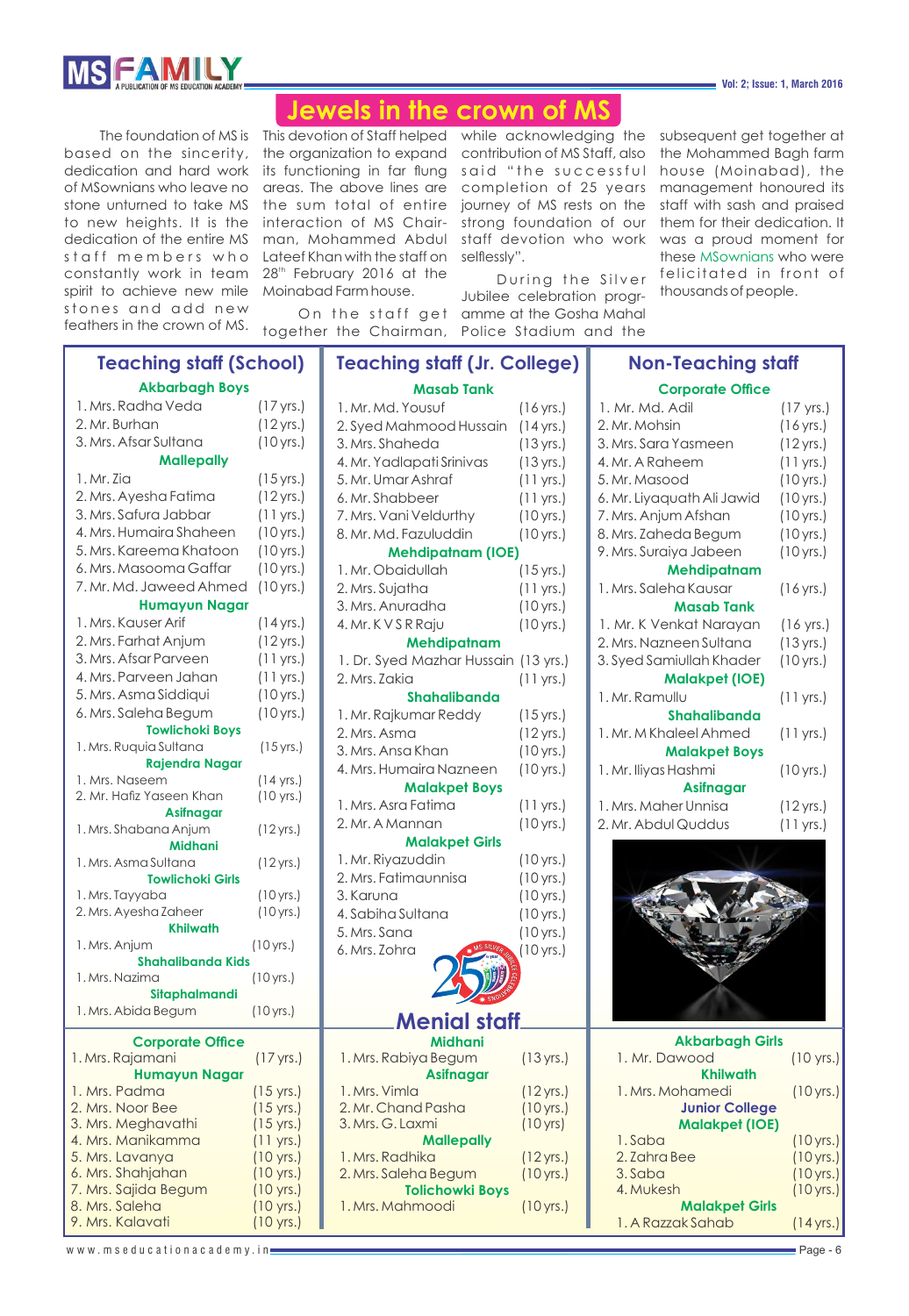# **MS FAMILY**

## **ESI officials visit MS branches**

awareness about the benefits of ESI among the MSownians, three ESI camps were organized in Asifnagar , Akbarbagh and Khilwath branches of MS to cover the employees of respective zones, informed HR Manager, Mrs. Amba .

"Officials from ESI came to our branches and collected the biometric data of our staff to issue the

health cards. They also explained the health benefits schemes of ESI and answered the queries of our staff members", said the HR manager. "The camp was successfully conducted and we had very good response this year ".

The organizing branches extended full co-

**Hyderabad:** To bring operation and support to make this camp successful. The HR Manager thanked them for their cooperation.

> The Corporate team including Yousuf Irfan, Mr. Nusrath Irfan and Mr. Hameed and Mr. Mirza Wajid Baig actively coordinated with the staff and the ESI officials for successfully conducting the camp.



**"Permanent cards have been dispatched to branches," informed Yousuf Irfan of HR Dept.**

## **We need to use time judiciously to succeed in both the worlds**

important role in our life. As German, French, and we know our life also has Spanish etc; and also we limited time span, in this span we need to make our life useful and fruitful in material and spiritual life i.e.; success in both the worlds (Deen & Dunniya).

Human life is very precious and we should make plans to utilize it properly to achieve our goals, like household duties, career objectives, social and spiritual activities.

All we have is 24 hours in a day. If we observe carefully 20% of time we waste by some means approximately. This 20% we can use for learning new courses, like tailoring, beautician, painting, new computer courses, and

Time plays a very foreign languages like can serve our community, society in our capacity.

> I believe that time is the only thing we need to concentrate and automatically things will happen in your way by dedication of work and discipline. As Saint Kabeer Sahab rightly said, " Live your life, do responsibilities and do hard work to make your life eternal".

> > **Mr. G.Mahender Computer Science Lecturer MS Degree College Asif Nagar Branch.**

## **Picture of a career-committed working mother**

sun comes up than most successfully met with. people do all day.

sleep well or not during the mother. night either due to falling health of her kid, due to work, due to any stress or even due to her own poor health, she is still the first one to wake up in the morning, waking up kids, placing out each and everything of their school uniform, dressing the kids, preparing breakfast, checking their bags and sending them off to school on time.

After getting through all this when she looks at the clock , she is no more surprised that she has no time to have her breakfast or even a few sips of tea. This is so because it has now become her routine to skip her breakfast and meals

If you're a working frequently. Anothermorning she is performing whether uously about the kids while mother, you are the one is over and another sheisathomeoratwork. who does more before the c h a l l e n g e s h e h a s

Whether she could career-committed working This is a picture of a

> The picture I have portrayed above might have been either experienced by you in your life or you might have observed

this in the lives of other great ladies around you. A mother has

to be innovative and capable of solving

daily emerging puzzles and problems. She must be an expert in juggling various roles; she performs simultaneously including maternal role, spousal role and community roles.

She is the one who is expected to be perfect in every form and every role

The most important of these roles have been found to be the maternal role. The huge challenges and stress, she faces on a daily basis while executing all these roles and responsibilities are hardly realized or even acknowledged by people around her.

Saba Azeem tries to portray a word picture, of a working mother and the challenges she faces everyday. **(Editor)**

> It sometimes becomes difficult for her to figure out how to balance the two roles and responsibilities; to prioritize or manage things which quite often tend to be extended to satisfy and shuffle.

work at home, when the kids are asleep, or unintentionally thinking contin-

being at work thus living the life of two persons at the same time. This often leads to a sense of guilt which ultimately leads to stress and costing her health.

Despite all social conflicts, working mothers successfully meet all the challenges but in doing so she ignores no one but her own self.

Doing left over office performing their various Today's social and economic evolution has increased the trend of women's presence in every sphere. Family support could be established by avoiding traditional working division and also dividing the home duties. Social support from workplace should also e m p o w e r w o m e n i n roles.

#### **Saba Azeem English Senior Lecturer**